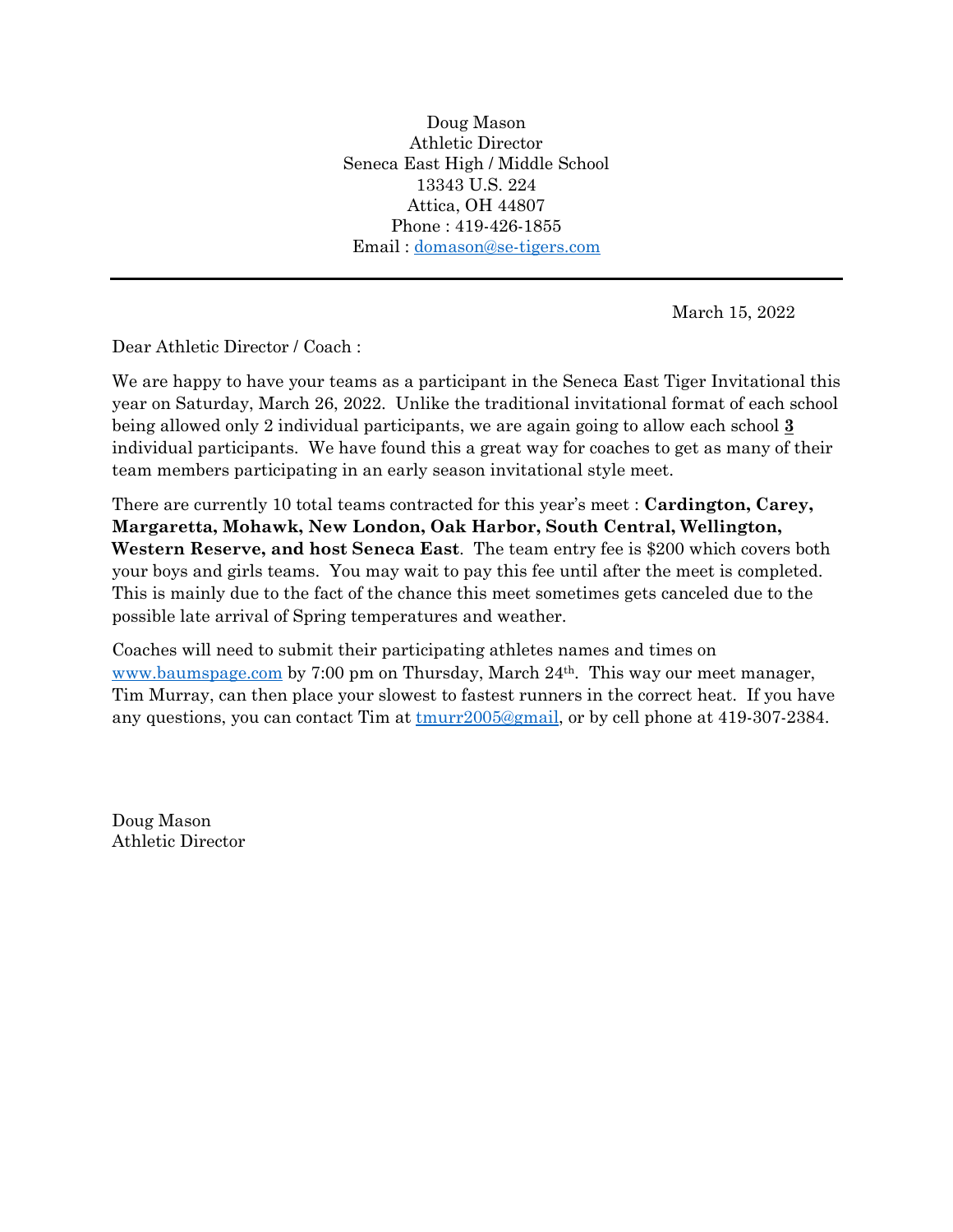## **SENECA EAST TIGER INVITATIONAL**

Saturday, March 26, 2022

Athletic Director : Doug Mason Meet Manager : Tim Murray Email: [domason@se-tigers.com](mailto:domason@se-tigers.com) Email: tmurr2005@gmail.com Phone #: 419-426-1855 Phone #: 419-307-2384

**PARTICIPATING TEAMS :** Cardington, Carey, Margaretta, Mohawk, New London, Oak Harbor, South Central, Wellington, Western Reserve, and host Seneca East

**TEAM ENTRY FEE** : \$200 covers both your boys and girls teams. This fee can be paid after the meet is completed.

**ENTRY TIME SCHEDULE :** All entries are to be completed at [www.baumspage.com](http://www.baumspage.com/) The window for entries is currently open and it closes on **Thursday, March 24th at 7:00 pm.**

**ADMISSIONS :** A \$6 dollar admission fee will be charged with a maximum of \$20 / family.

AWARDS : Individual medals will be given for 1<sup>st</sup> place and a team trophy for the champion.

**BULL PEN AREA :** All runners must report to the bull pen area to report into the clerk by second call. This area is located at the North end of the track near the 110m hurdle start line.

**CONCESSION STAND** : Hot sandwiches, cold and hot beverages, and snacks will be available.

**TEAM SEATING / CAMP :** Team seating is prohibited in the south half of the home stands and on the football field.

#### **TRACK CARE :**

 $\frac{1}{4}$  " spikes or shorter may be used. Use only tennis balls or tape to mark competition surfaces